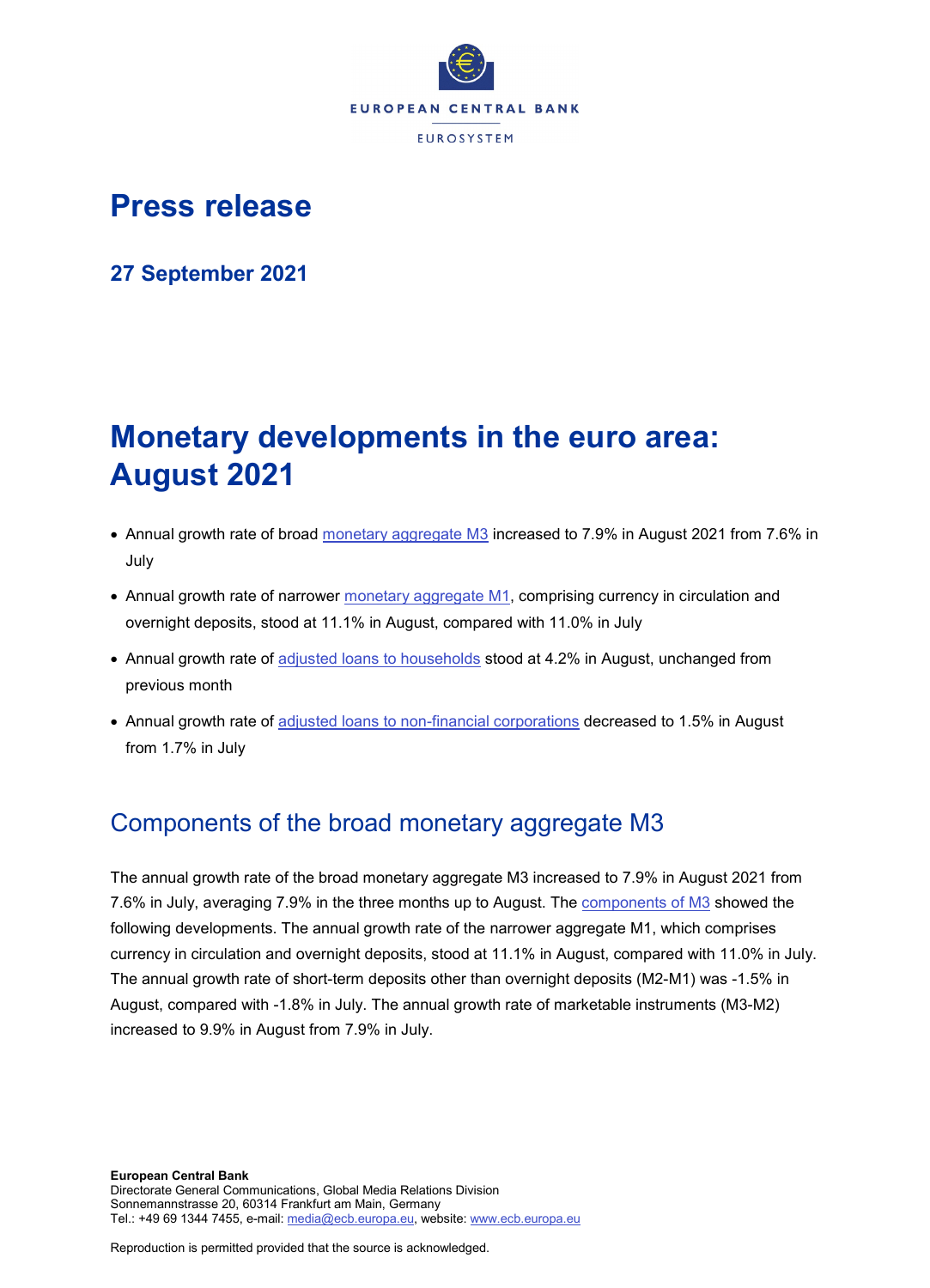## **Chart 1**

#### Monetary aggregates



### [Data for monetary aggregates](http://sdw.ecb.europa.eu/browseSelection.do?type=series&q=BSI.M.U2.Y.V.M30.X.I.U2.2300.Z01.A+BSI.M.U2.Y.V.M10.X.I.U2.2300.Z01.A&node=SEARCHRESULTS)

Looking at the [components' contributions to the annual growth rate of M3,](http://sdw.ecb.europa.eu/browseSelection.do?type=series&q=BSI.M.U2.Y.V.M10.X.Q.U2.2300.Z01.F+BSI.M.U2.Y.V.L2A.M.Q.U2.2300.Z01.F+BSI.M.U2.Y.V.LT3.L.Q.U2.2300.Z01.F&node=SEARCHRESULTS) the narrower aggregate M1 contributed 7.8 percentage points (up from 7.7 percentage points in July), short-term deposits other than overnight deposits (M2-M1) contributed -0.4 percentage point (up from -0.5 percentage point) and marketable instruments (M3-M2) contributed 0.5 percentage point (up from 0.4 percentage point).

From the perspective of the holding sectors of [deposits in M3,](http://sdw.ecb.europa.eu/browseSelection.do?type=series&q=BSI.M.U2.Y.V.L2C.M.I.U2.2250.Z01.A+BSI.M.U2.Y.V.L2C.M.I.U2.2240.Z01.A+BSI.M.U2.Y.V.L2C.M.I.U2.2210.Z01.A&node=SEARCHRESULTS) the annual growth rate of deposits placed by households stood at 7.3% in August, unchanged from the previous month, while the annual growth rate of deposits placed by non-financial corporations increased to 7.0% in August from 6.8% in July. Finally, the annual growth rate of deposits placed by non-monetary financial corporations (excluding insurance corporations and pension funds) increased to 16.5% in August from 14.9% in July.

## Counterparts of the broad monetary aggregate M3

#### **European Central Bank** Directorate General Communications, Global Media Relations Division Sonnemannstrasse 20, 60314 Frankfurt am Main, Germany Tel.: +49 69 1344 7455, e-mail: [media@ecb.europa.eu,](mailto:media@ecb.europa.eu) website: [www.ecb.europa.eu](http://www.ecb.europa.eu/)

Reproduction is permitted provided that the source is acknowledged.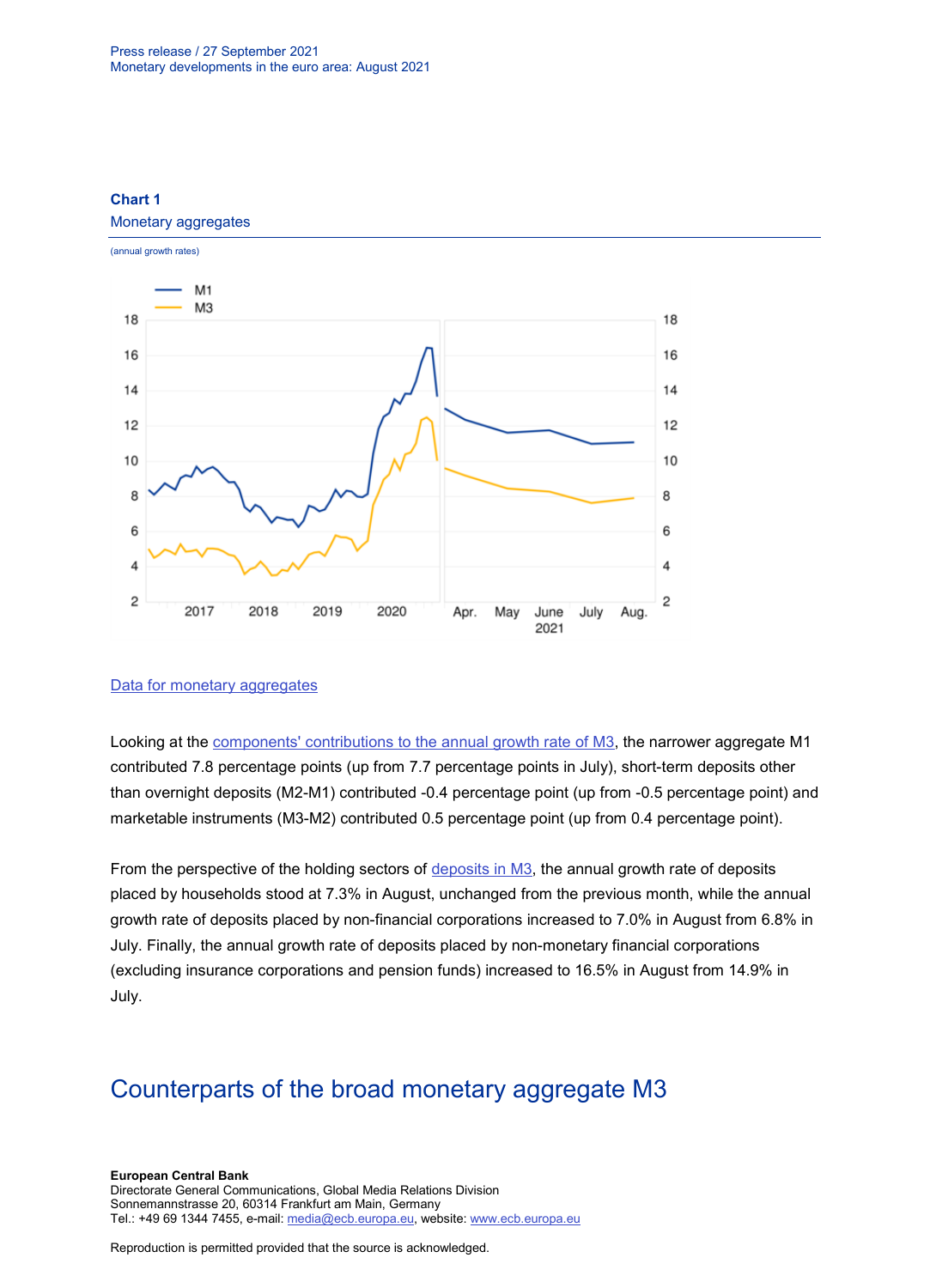As a reflection of changes in the items on the monetary financial institution (MFI) consolidated balance sheet other than M3 [\(counterparts of M3\)](http://sdw.ecb.europa.eu/browseSelection.do?type=series&q=BSI.M.U2.Y.V.M30.X.I.U2.2300.Z01.A+BSI.M.U2.Y.U.LT2.X.Q.Z5.0000.Z01.F+BSI.M.U2.Y.U.A80.A.Q.U4.0000.Z01.F+BSI.M.U2.Y.U.AT2.A.Q.U2.2100.Z01.F+BSI.M.U2.Y.U.AT2.A.Q.U2.2200.Z01.F+BSI.M.U2.Y.U.R31A.X.Q.Z5.0000.Z01.F&node=SEARCHRESULTS), the annual growth rate of M3 in August 2021 can be broken down as follows: credit to general government contributed 4.9 percentage points (as in the previous month), credit to the private sector contributed 3.2 percentage points (down from 3.5 percentage points), longer-term financial liabilities contributed 0.4 percentage point (up from 0.3 percentage point), net external assets contributed -0.2 percentage point (down from -0.1 percentage point), and the remaining counterparts of M3 contributed -0.4 percentage point (up from -0.9 percentage point).

## **Chart 2**

#### Contribution of the M3 counterparts to the annual growth rate of M3



[Data for contribution of the M3 counterparts to the annual growth rate of M3](http://sdw.ecb.europa.eu/browseSelection.do?type=series&q=BSI.M.U2.Y.V.M30.X.I.U2.2300.Z01.A+BSI.M.U2.Y.U.LT2.X.Q.Z5.0000.Z01.F+BSI.M.U2.Y.U.A80.A.Q.U4.0000.Z01.F+BSI.M.U2.Y.U.AT2.A.Q.U2.2100.Z01.F+BSI.M.U2.Y.U.AT2.A.Q.U2.2200.Z01.F+BSI.M.U2.Y.U.R31A.X.Q.Z5.0000.Z01.F&node=SEARCHRESULTS)

## Credit to euro area residents

As regards the dynamics of credit, the annual growth rate of total [credit to euro area residents](http://sdw.ecb.europa.eu/browseSelection.do?type=series&q=BSI.M.U2.Y.U.AT2.A.I.U2.2000.Z01.A&node=SEARCHRESULTS) decreased to 5.7% in August 2021 from 6.0% in the previous month. The annual growth rate of [credit](http://sdw.ecb.europa.eu/browseSelection.do?type=series&q=BSI.M.U2.Y.U.AT2.A.I.U2.2100.Z01.A&node=SEARCHRESULTS)  [to general government](http://sdw.ecb.europa.eu/browseSelection.do?type=series&q=BSI.M.U2.Y.U.AT2.A.I.U2.2100.Z01.A&node=SEARCHRESULTS) decreased to 12.1% in August from 12.4% in July, while the annual growth rate of [credit to the private sector](http://sdw.ecb.europa.eu/browseSelection.do?type=series&q=BSI.M.U2.Y.U.AT2.A.I.U2.2200.Z01.A&node=SEARCHRESULTS) decreased to 3.1% in August from 3.4% in July.